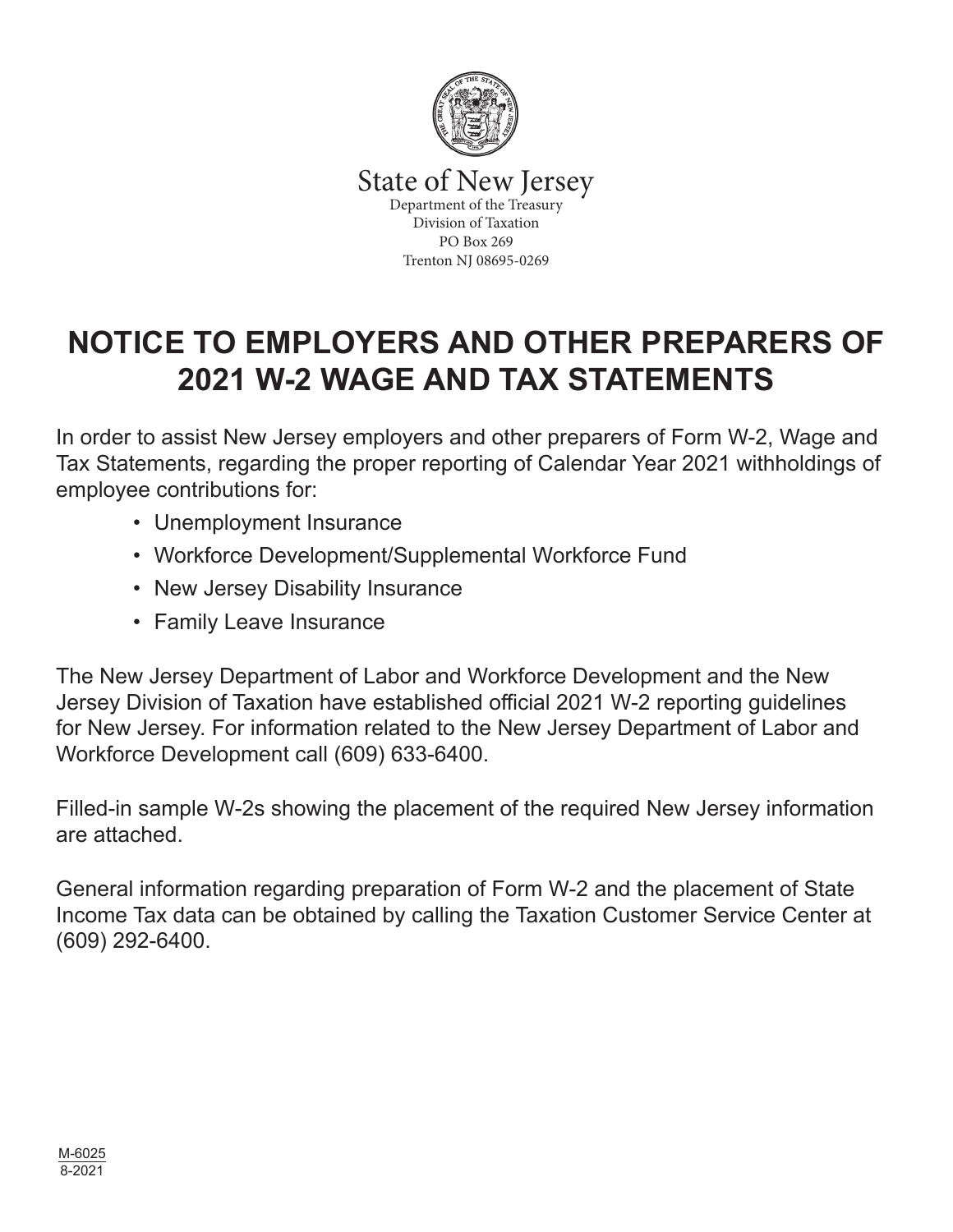# **2021 W-2 SAMPLE: PREFERRED**

### **How to Report Worker Contributions for Unemployment Insurance, Workforce Development Partnership Fund/Supplemental Workforce Fund, State Disability Insurance, Family Leave Insurance, Employee Withholding for New Jersey Gross Income Tax**

| a. Employee's Social Security number                                                                                                                                                                                                                                                                                                                                                                                                                                                                                                                                                                             |                            |                                                                                                                                                                                                                                                                                                                                                                                  |                                                       |                                                                                                                                                                                                                                                              |                                           |  |  |
|------------------------------------------------------------------------------------------------------------------------------------------------------------------------------------------------------------------------------------------------------------------------------------------------------------------------------------------------------------------------------------------------------------------------------------------------------------------------------------------------------------------------------------------------------------------------------------------------------------------|----------------------------|----------------------------------------------------------------------------------------------------------------------------------------------------------------------------------------------------------------------------------------------------------------------------------------------------------------------------------------------------------------------------------|-------------------------------------------------------|--------------------------------------------------------------------------------------------------------------------------------------------------------------------------------------------------------------------------------------------------------------|-------------------------------------------|--|--|
| b Employer identification number (EIN)                                                                                                                                                                                                                                                                                                                                                                                                                                                                                                                                                                           |                            |                                                                                                                                                                                                                                                                                                                                                                                  | 1 Wages, tips, other compensation                     |                                                                                                                                                                                                                                                              | 2 Federal income tax withheld             |  |  |
| c Employer's name, address, and ZIP code                                                                                                                                                                                                                                                                                                                                                                                                                                                                                                                                                                         |                            |                                                                                                                                                                                                                                                                                                                                                                                  | 3 Social Security wages                               |                                                                                                                                                                                                                                                              | 4 Social Security tax withheld            |  |  |
|                                                                                                                                                                                                                                                                                                                                                                                                                                                                                                                                                                                                                  |                            |                                                                                                                                                                                                                                                                                                                                                                                  | 5 Medicare wages and tips                             |                                                                                                                                                                                                                                                              | 6 Medicare tax withheld                   |  |  |
|                                                                                                                                                                                                                                                                                                                                                                                                                                                                                                                                                                                                                  |                            |                                                                                                                                                                                                                                                                                                                                                                                  | 7 Social Security tips                                |                                                                                                                                                                                                                                                              | 8 Allocated tips                          |  |  |
| d Control number                                                                                                                                                                                                                                                                                                                                                                                                                                                                                                                                                                                                 |                            |                                                                                                                                                                                                                                                                                                                                                                                  | 9                                                     |                                                                                                                                                                                                                                                              | 10 Dependent care benefits                |  |  |
| Suff.<br>e Employee's first name and initial<br>Last name                                                                                                                                                                                                                                                                                                                                                                                                                                                                                                                                                        |                            |                                                                                                                                                                                                                                                                                                                                                                                  | 11 Nonqualified plans                                 |                                                                                                                                                                                                                                                              | 12a See instructions for box 12           |  |  |
|                                                                                                                                                                                                                                                                                                                                                                                                                                                                                                                                                                                                                  |                            |                                                                                                                                                                                                                                                                                                                                                                                  | 13. Statutory<br>Retirement<br>employee<br>plan       | Third-party<br>sick pay                                                                                                                                                                                                                                      | 12 <sub>b</sub><br>С<br>$\circ$<br>D<br>E |  |  |
|                                                                                                                                                                                                                                                                                                                                                                                                                                                                                                                                                                                                                  |                            |                                                                                                                                                                                                                                                                                                                                                                                  | 14. Other<br><b>UI/WF/SWF - 153.85</b><br>DI - 649.54 |                                                                                                                                                                                                                                                              | 12c<br>С<br>$\circ$<br>D<br>Ε             |  |  |
|                                                                                                                                                                                                                                                                                                                                                                                                                                                                                                                                                                                                                  |                            |                                                                                                                                                                                                                                                                                                                                                                                  | DI P.P. # XXXXXXXXXX                                  |                                                                                                                                                                                                                                                              | 12d<br>С<br>$\circ$<br>D                  |  |  |
| f. Employee's address and ZIP code<br>Employer's state ID number<br>15 State<br><b>NJ</b><br>234-567-890/000                                                                                                                                                                                                                                                                                                                                                                                                                                                                                                     | 16 State wages, tips, etc. | 17 State income tax                                                                                                                                                                                                                                                                                                                                                              | 18 Local wages, tips, etc.                            | E<br>20 Locality name<br>19 Local income tax                                                                                                                                                                                                                 |                                           |  |  |
| - FLI P.P. #                                                                                                                                                                                                                                                                                                                                                                                                                                                                                                                                                                                                     | XXXXXXXXXXX                | $386.96 - FLI$                                                                                                                                                                                                                                                                                                                                                                   |                                                       |                                                                                                                                                                                                                                                              |                                           |  |  |
| $W-2$<br>Wage and Tax<br><b>Statement</b>                                                                                                                                                                                                                                                                                                                                                                                                                                                                                                                                                                        | 2021                       |                                                                                                                                                                                                                                                                                                                                                                                  | Department of Treasury - Internal Revenue Service     |                                                                                                                                                                                                                                                              |                                           |  |  |
| <b>New Jersey Taxpayer</b><br><b>Identification Number</b><br>Call the New Jersey Division<br>of Taxation's Customer Service<br>Center at (609) 292-6400 or<br>the New Jersey Department<br>of Labor and Workforce<br>Development at (609) 633-6400<br>if you are unsure of your New<br>Jersey Taxpayer Identification<br>Number.<br><b>Family Leave Insurance</b><br><b>Private Plan Number</b><br>(FLI P.P. #)<br>To be entered only by<br>employers who have an<br>approved contributory Private<br>Family Leave Insurance Plan.<br>Phone (609) 292-2720 if you<br>are unsure of your Private Plan<br>Number. |                            | <b>Worker Contributions</b><br>Unemployment Insurance,<br><b>Workforce Development</b><br>Partnership Fund/Supplemental<br><b>Workforce Fund</b><br>State Disability Insurance<br>• Family Leave Insurance<br>Please Note:<br>The Taxable Wage Base for<br>UI/WF/SWF purposes for 2021 is<br>\$36,200. The Taxable Wage Base<br>for DI and FLI purposes for 2021 is<br>\$138,200 |                                                       | <b>Disability Insurance</b><br><b>Private Plan Number</b><br>(DI P.P. #)<br>To be entered only by<br>employers who have an<br>approved contributory<br>Private Disability Plan.<br>Phone (609) 292-2720<br>if you are unsure of your<br>Private Plan Number. |                                           |  |  |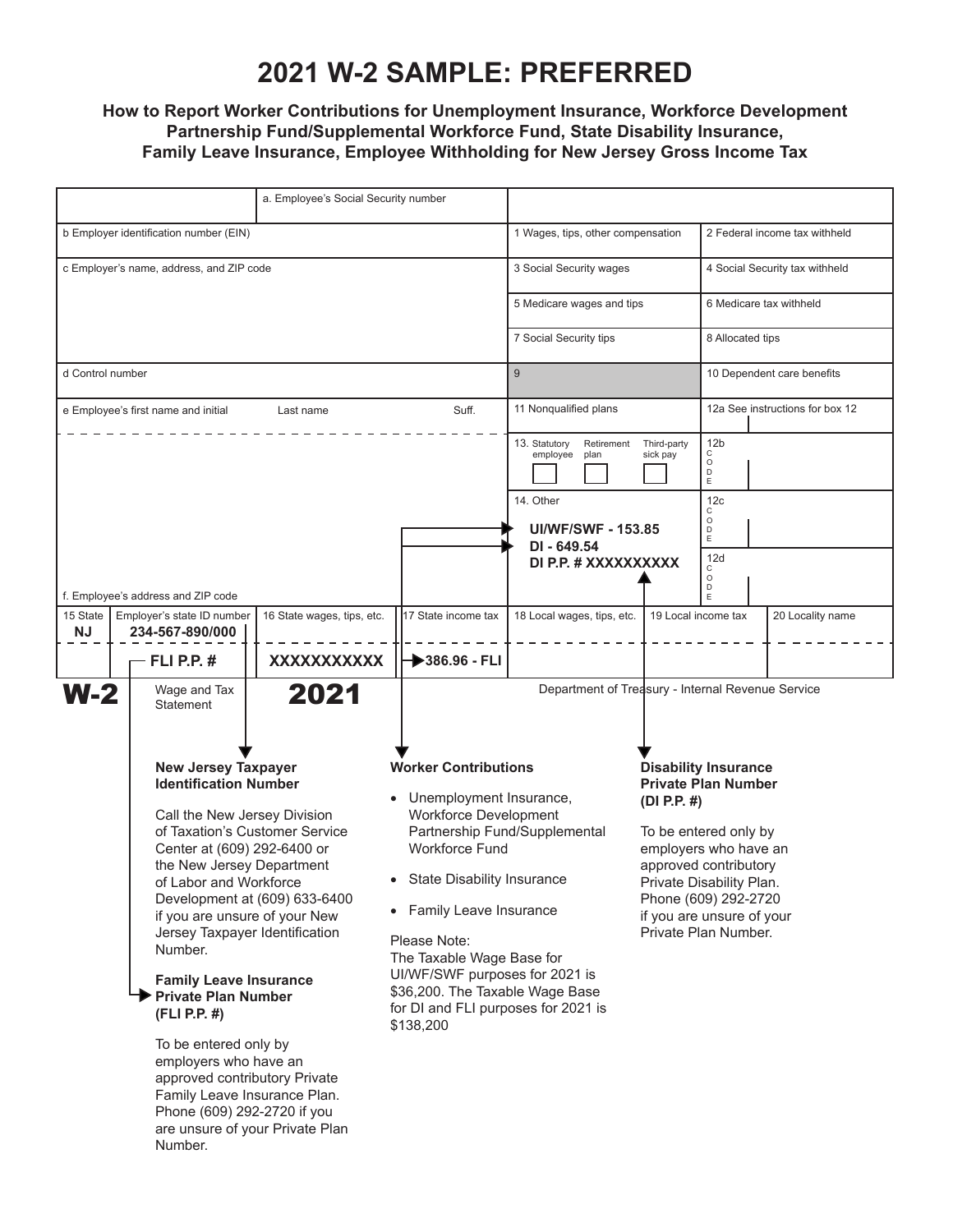# **2021 W-2 SAMPLE: ACCEPTABLE ALTERNATE**

### **How to Report Worker Contributions for Unemployment Insurance, Workforce Development Partnership Fund/Supplemental Workforce Fund, State Disability Insurance, Family Leave Insurance, Employee Withholding for New Jersey Gross Income Tax**

|                                                                                                                                                                                                                                                              |                                                           | a. Employee's Social Security number                                                                                                                                                                                                                                                                                              |               |                                   |                                                                                                                                                                                                                                                                                |                                |                                                                                                                                                                                                                                                                    |     |  |
|--------------------------------------------------------------------------------------------------------------------------------------------------------------------------------------------------------------------------------------------------------------|-----------------------------------------------------------|-----------------------------------------------------------------------------------------------------------------------------------------------------------------------------------------------------------------------------------------------------------------------------------------------------------------------------------|---------------|-----------------------------------|--------------------------------------------------------------------------------------------------------------------------------------------------------------------------------------------------------------------------------------------------------------------------------|--------------------------------|--------------------------------------------------------------------------------------------------------------------------------------------------------------------------------------------------------------------------------------------------------------------|-----|--|
| b Employer identification number (EIN)                                                                                                                                                                                                                       |                                                           |                                                                                                                                                                                                                                                                                                                                   |               | 1 Wages, tips, other compensation |                                                                                                                                                                                                                                                                                | 2 Federal income tax withheld  |                                                                                                                                                                                                                                                                    |     |  |
| c Employer's name, address, and ZIP code                                                                                                                                                                                                                     |                                                           |                                                                                                                                                                                                                                                                                                                                   |               | 3 Social Security wages           |                                                                                                                                                                                                                                                                                | 4 Social Security tax withheld |                                                                                                                                                                                                                                                                    |     |  |
|                                                                                                                                                                                                                                                              |                                                           |                                                                                                                                                                                                                                                                                                                                   |               | 5 Medicare wages and tips         |                                                                                                                                                                                                                                                                                | 6 Medicare tax withheld        |                                                                                                                                                                                                                                                                    |     |  |
|                                                                                                                                                                                                                                                              |                                                           |                                                                                                                                                                                                                                                                                                                                   |               |                                   | 7 Social Security tips                                                                                                                                                                                                                                                         |                                | 8 Allocated tips                                                                                                                                                                                                                                                   |     |  |
| d Control number                                                                                                                                                                                                                                             |                                                           |                                                                                                                                                                                                                                                                                                                                   |               | 9                                 |                                                                                                                                                                                                                                                                                | 10 Dependent care benefits     |                                                                                                                                                                                                                                                                    |     |  |
|                                                                                                                                                                                                                                                              | Suff.<br>e Employee's first name and initial<br>Last name |                                                                                                                                                                                                                                                                                                                                   |               |                                   | 11 Nonqualified plans                                                                                                                                                                                                                                                          |                                | 12a See instructions for box 12                                                                                                                                                                                                                                    |     |  |
|                                                                                                                                                                                                                                                              |                                                           |                                                                                                                                                                                                                                                                                                                                   |               |                                   | 13. Statutory<br>Retirement<br>employee<br>plan<br>14. Other                                                                                                                                                                                                                   | Third-party<br>sick pay        | 12 <sub>b</sub><br>С<br>$\circ$<br>D<br>E<br>12c<br>С                                                                                                                                                                                                              |     |  |
|                                                                                                                                                                                                                                                              | f. Employee's address and ZIP code                        |                                                                                                                                                                                                                                                                                                                                   |               |                                   |                                                                                                                                                                                                                                                                                |                                | O<br>D<br>E<br>12d<br>C<br>$\circ$<br>D                                                                                                                                                                                                                            |     |  |
| 15 State<br><b>NJ</b>                                                                                                                                                                                                                                        | Employer's state ID number<br>234-567-890/000             | 17 State income tax<br>16 State wages, tips, etc.                                                                                                                                                                                                                                                                                 |               |                                   | 18 Local wages, tips, etc.                                                                                                                                                                                                                                                     |                                | 19 Local income tax<br>20 Locality name<br><b>UI/WF/SWF</b><br>153.85<br>649.54<br>DI                                                                                                                                                                              |     |  |
|                                                                                                                                                                                                                                                              | DI P.P. # XXXXXXXXXX                                      |                                                                                                                                                                                                                                                                                                                                   | FLI P.P. $\#$ |                                   | <b>XXXXXXXXXXX</b>                                                                                                                                                                                                                                                             |                                | 386.96                                                                                                                                                                                                                                                             | FLI |  |
| $W-2$                                                                                                                                                                                                                                                        | Wage and Tax<br>Statement                                 | 2021                                                                                                                                                                                                                                                                                                                              |               |                                   | Department of Treasury - Internal Revenue Service                                                                                                                                                                                                                              |                                |                                                                                                                                                                                                                                                                    |     |  |
| <b>Disability Insurance</b><br><b>Private Plan Number</b><br>(DI P.P. #)<br>To be entered only by<br>employers who have an<br>approved contributory<br>Private Disability Plan.<br>Phone (609) 292-2720<br>if you are unsure of your<br>Private Plan Number. |                                                           | <b>New Jersey Taxpayer</b><br><b>Identification Number</b><br>Call the New Jersey Division<br>of Taxation's Customer Service<br>Center at (609) 292-6400 or<br>the New Jersey Department<br>of Labor and Workforce<br>Development at (609) 633-6400<br>if you are unsure of your New<br>Jersey Taxpayer Identification<br>Number. |               |                                   | <b>Family Leave Insurance</b><br><b>Private Plan Number</b><br>(FLI P.P. #)<br>To be entered only by<br>employers who have an<br>approved contributory<br>Private Family Leave<br>Insurance Plan. Phone<br>(609) 292-2720 if you are<br>unsure of your Private<br>Plan Number. |                                | <b>Worker Contributions</b><br>Unemployment Insurance,<br><b>Workforce Development</b><br>Partnership Fund/<br>Supplemental Workforce<br>Fund.<br>State Disability Insurance<br>$\bullet$<br>• Family Leave Insurance<br>Please Note:<br>The Taxable Wage Base for |     |  |

Taxable Wage Base for UI/WF/SWF purposes for 2021 is \$36,200. The Taxable Wage Base for DI and FLI purposes for 2021 is \$138,200